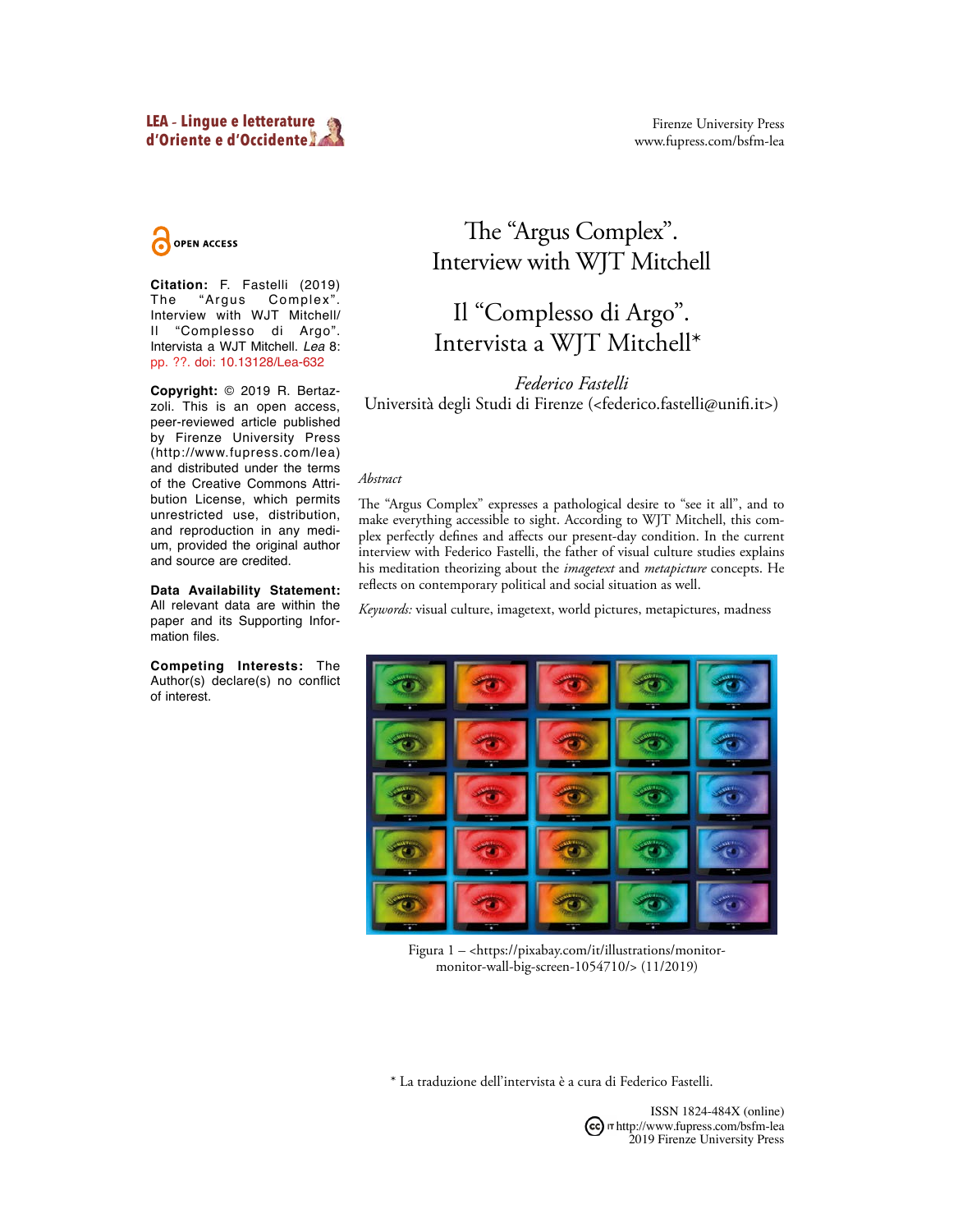#### 2 **federal federal federal fastelli**

FF: *Dear Professor Mitchell, thank you for agreeing to answer a few questions on visual culture. It is an honour to host your contribution in our* "*Lea" section.* 

*Our objective is to contribute to the analysis of the relationship between literary studies and visual cultural studies, a field which your work has deeply redefined over the last thirty years. In our efforts, we rely on your theoretical acquisitions. In particular, concepts like* imagetext *(with specifical declensions), studying iconotexts, phototexts, or stylistic devices, like metaphor; your redefinition of*  ékphrasis*; the analysis of scopic regimes in literature; your idea that visual or verbal media do not exist, since all media are mixed-media; and more generally the visual literacy you tell about, are at the core of our research. Therefore, you will find here below a few questions we would be interested in hearing your opinion about.* 

*Firstly, I would ask you what led you, several years ago, to shift away from comparative literature and toward iconology and visual studies?*

TM: This shift began while I was still in graduate school, when I decided to write a dissertation on the verbal and visual art of William Blake. It was at this point that I realized I was more interested in the study of comparative media than comparative literature, and that the ancient discipline known as iconology – the study of images across the media – was my real passion. Visual studies was for me always linked to the study of literature, the "audio-visual", and the play of all the senses across the arts, especially vision, hearing, and touch. This led me to the conclusion that all media are mixtures of signs and senses, and that the notion of a "purely" visual or verbal medium is nothing but the fantasy of a specific moment in modernist aesthetics, signified by "pure painting" and opticality $^1$ .

## FF: *What scholars have most influenced your thought?*

TM: That is a very difficult question to answer. My most recent book, Image Science, is dedicated to Jacques Derrida and Edward Said, but the first chapter documents my participation in "The Laocoon Group", a small collective of scholars in art history, philosophy, and literature at the University of Chicago. Beyond that, the influences are very diverse and eclectic. In media studies, Marshall McLuhan and Friedrich Kittler; at the intersection of history and philosophy, Michel Foucault; in semiotics, Charles Sanders Peirce and Nelson Goodman; in art history, Aby Warburg and Erwin Panofsky; in literature, Northrop Frye. In my everyday life for the past forty years it has been the editorial collective of the journal "Critical Inquiry", which meets monthly to discuss the most urgent questions facing the study of the arts and humanities. I also have to confess that I have never outgrown the great masters of modern thought, Freud and Marx.

FF: *As far as our relationship with literature is concerned, the most obvious danger is to reiterate, implicitly and involuntarily, the centrality of a logocentric tradition, whose verbal code remains superior to image. How can we, if at all, avoid this? How can we move beyond the semiotic and post-semiotic debate on the difference between the "sister arts"?*

<sup>&</sup>lt;sup>1</sup> Caroline Jones wonderful book, *Eyesight Alone: Clement Greenberg's Modernism and the Bureaucratization of the Senses* (Chicago, University of Chicago Press, 2006) is the best account of this. See also my "*Ut Pictura Theoria:*  Abstract Painting and the Repression of Language", in *Picture Theory* (Chicago: University of Chicago Press, 1995).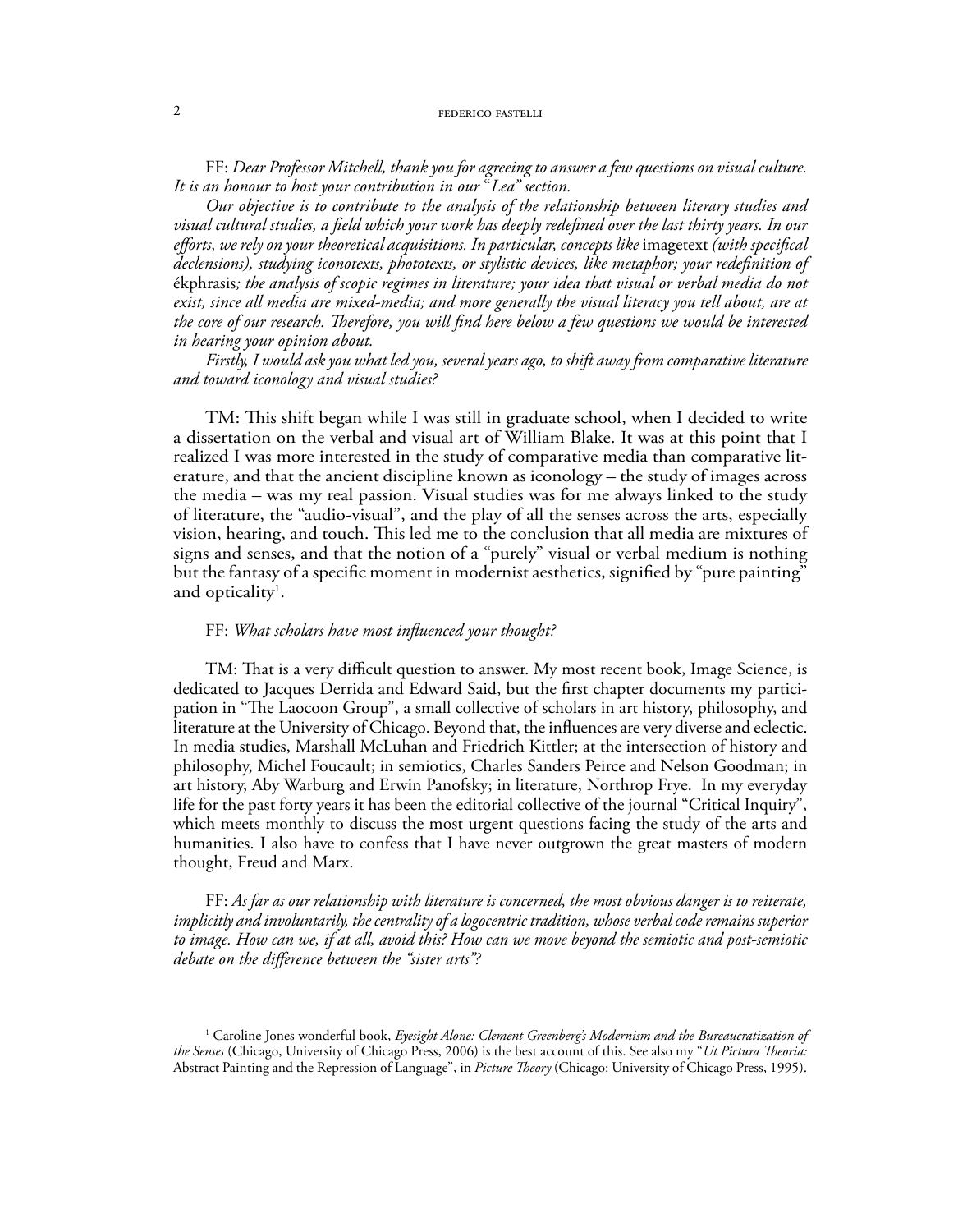FF: *Buongiorno Professor Mitchell, grazie per aver accettato di rispondere a qualche domanda sulla cultura visuale. È un grande onore poter ospitare un suo contributo nella nostra sezione di* «*Lea*»*.* 

*Il nostro obiettivo è di contribuire all'approfondimento di un campo di studi che i suoi lavori hanno profondamente ridefinito nell'ultimo trentennio. Ci occupiamo, nello specifico, del rapporto tra studi letterari e visual culture (studies) e facciamo affidamento alle acquisizioni teoriche dettate dai suoi studi rispetto ai concetti di* imagetext *(con le sue diverse declinazioni) per lo studio delle forme miste e delle metafore, alla ridefinizione della pratica dell'*ékphrasis*, all'analisi dei regimi scopici di cui la letteratura è senz'altro un deposito eccezionale, all'idea che non esistano media puramente visuali o puramente verbali, ma che tutti i media sono misti [mixed-media], nonché, più in generale, relativamente a ciò che si definisce Visual Literacy.* 

*Vorrei chiederle, per prima cosa, cos'è che l'ha condotta, ormai diversi anni fa, dagli studi di letterature comparate ad occuparsi di iconologia e di Visual Studies?*

TM: Questo cambiamento è iniziato mentre ero ancora studente nella scuola di dottorato dell'università, quando decisi di scrivere una tesi sull'arte verbale e visiva di William Blake. Fu allora che mi resi conto di essere più interessato allo studio dei media comparati che alla letteratura comparata, e che l'antica disciplina nota come iconologia - lo studio delle immagini attraverso i media - era la mia vera passione. Gli studi visivi, a mio avviso, sono sempre stati legati allo studio della letteratura, delle pratiche audio-visive e dell'interazione di tutti i sensi, in particolare della vista, dell'udito e del tatto, nelle arti. Ciò mi ha portato alla conclusione che tutti i media sono combinazioni miste di segni e significati e che la nozione di un medium puramente visivo o puramente verbale non è altro che la fantasia di un momento specifico dell'estetica modernista, contraddistinto dalla "pittura pura" e dall'"otticalità"1 .

## FF: *Quali sono stati gli studiosi che hanno più influenzato il suo pensiero?*

TM: È molto difficile rispondere a questa domanda. Il mio ultimo libro, *Image Science*, è dedicato a Jacques Derrida e Edward Said, ma il primo capitolo documenta anche la mia partecipazione a "The Laocoon Group", un piccolo collettivo di studiosi di storia dell'arte, filosofia e letteratura dell'Università di Chicago. Al di là di questo, sono stato influenzato da figure molto differenti ed eclettiche: nel campo dei *Media Studies* da Marshall McLuhan e Friedrich Kittler; per quanto riguarda l'intersezione tra storia e filosofia da Michel Foucault; in ambito semiotico, da Charles Sanders Peirce e Nelson Goodman; per la storia dell'arte, da Aby Warburg ed Erwin Panofsky; in letteratura, da Northrop Frye. Nella mia vita di tutti i giorni, negli ultimi quarant'anni, sono stato influenzato dall'attività del collettivo editoriale della rivista *Critical Inquiry*, che si riunisce mensilmente per discutere le questioni di più stretta urgenza relativamente allo studio delle arti e delle discipline umanistiche. Devo anche confessare di non aver mai smesso di imparare dai grandi maestri del pensiero moderno, Freud e Marx.

FF: *Occupandoci del rapporto con la letteratura, il pericolo più evidente che corriamo è ovviamente quello di ribadire implicitamente e involontariamente la centralità di una tradizione logocentrica, nella quale il codice verbale rimane in una condizione di superiorità rispetto all'immagine. Come possiamo, se possiamo, evitare questo pericolo, oltrepassando in ogni caso il dibattito semiotico e post-semiotico sulla differenza tra le arti sorelle?*

<sup>&</sup>lt;sup>1</sup> Il bellissimo libro di Caroline Jones, *Eyesight Alone: Clement Greenberg's Modernism and the Bureaucratization of the Senses* (Chicago, University of Chicago Press, 2006) spiega tutto ciò perfettamente. Si veda anche il mio "Ut Pictura Theoria:Abstract Painting and the Repression of Language" in *Picture Theory* (Chicago: University of Chicago Press, 1995).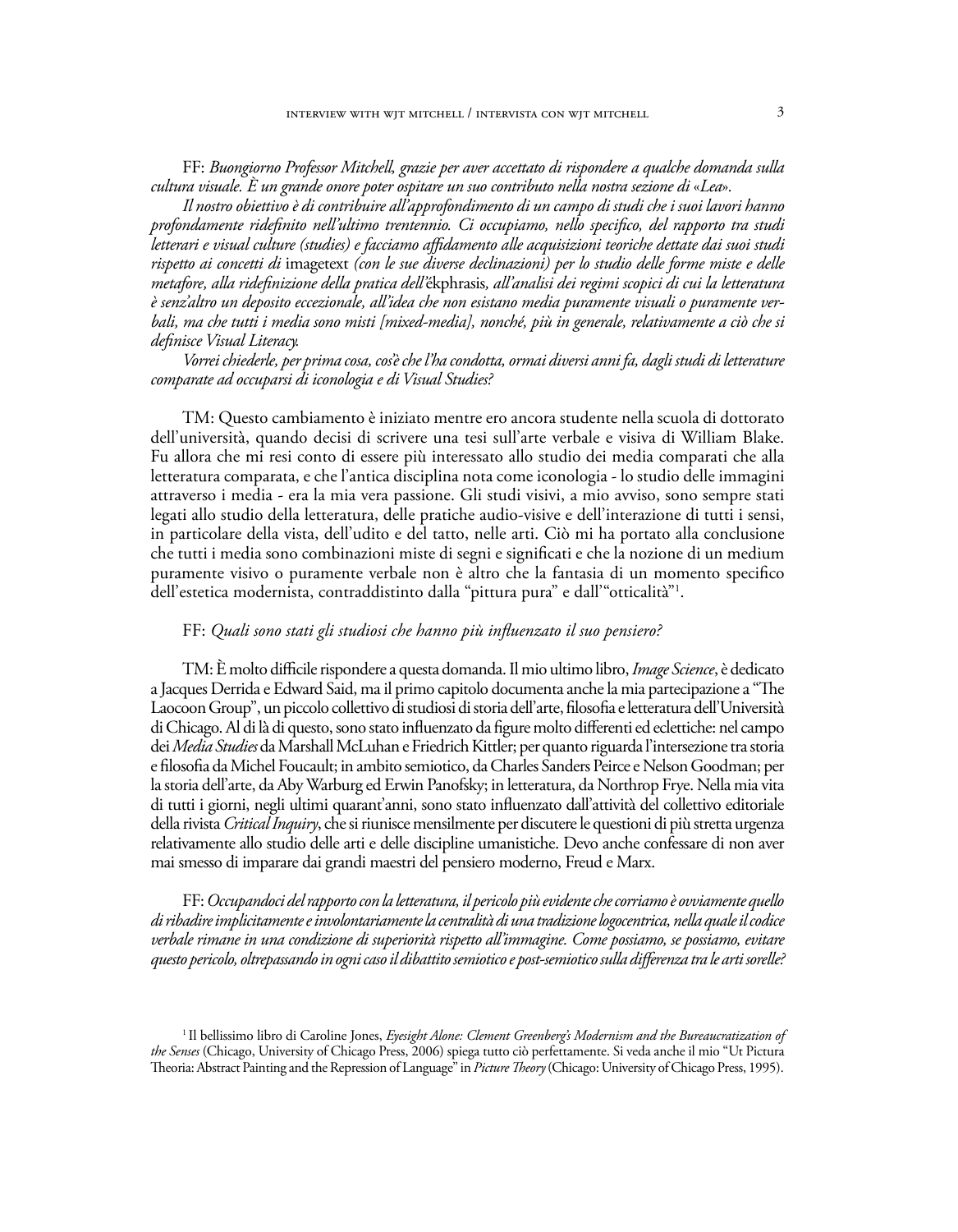#### 4 federal fraction of the set of the set of the set of the set of the set of the set of the set of the set of the set of the set of the set of the set of the set of the set of the set of the set of the set of the set of th

TM: I think we have already moved beyond it. For one thing, the emergence of sound studies has made it clear that the "sister arts" was always really a *trio*, and that literature might best be seen as the middle or mediating sister between music and the visual arts. My newest seminar in the fall of 2019 will be entitled "The Sonic Image", which I will teach in collaboration with the artist Lawrence Abu Hamdan, who creates installations that cross the boundary between the art gallery and the courtroom), and with Hannah Higgins, a scholar who is deeply immersed in the history of contemporary "sound art". I think there is no going back to a time (if there ever was one) when literature could be thought of without reference to the other arts, much less the worldly conditions in which it circulates and produces meaning.

## FF: *Your Pictorial Turn came into being in a precise historical moment, although, as you make clear, we can trace numerous Pictorial Turns in history. Today, after more than twenty years, do you think we are experiencing a new "Turn"? Or rather, will we experience it in the near future?*

TM: No doubt there are many "turns" occurring in the study of culture and politics. At the level of technical media, I have argued that it is not just the "digital" turn that has a decisive impact, but the combination of information science with the new life sciences, producing an age of "biocybernetic reproduction" as decisive as Walter Benjamin's "mechanical reproduction." At the level of political economy, my sense is that the rise of social media has produced a kind of implosion in the old idea of society, and that it might be better to refer to Facebook, Instagram, WhatsApp and the other tech giants as agents of a new "anti-social" society driven by niche marketing of political ideologies filled with fear and hatred of the Other. Who would have predicted that the utopian dreams of cyberspace back in the 1990s would devolve into the current undermining of democratic polities, and the rise of authoritarian and racist oligarchies.

FF: *With regard to image and text, you distinguish works that combine image and text in a synthetic manner (as* imagetext*), the relationships of the verbal and the visual (*image-text*) and the problematic* caesurae *between the two (*image/text*). What, in your opinion, are the most significant examples of these variations, and what are the most problematic?*

TM: First we have to ask why the *imagetext* problem is so foundational, not just to literature and the visual arts, but to regimes of knowledge and collective forms of consciousness. I regard Foucault's famous distinction between "the visible and the articulable" as foundational here. Whatever it is we call "reality" at any given moment is a product of the suturing together of words and images. (Lacan's "Real", by contrast, is the wound or tear in the fabric of the image/text, when the seeable and sayable part ways to reveal the unspeakable and unimaginable). Normally, our reality looks like a seamless and secure fusion of words and images, as in scientific statements accompanied by irrefutable visible evidence, or "common sense" understanding of how to coordinate what we say with what we see. The discourse of climate change, and the impending global disasters that confront our species is perhaps the most consequential version of the *imagetext* in our time. But for that very reason a whole industry of climate change denial has emerged, grounded in populist ignorance and the short range interests of predatory capitalism, especially the fossil fuel industry. The plain evidence of the senses, the shrinking of the polar ice caps, rising sea levels, expanding deserts and wildfires are dismissed and denied. What we see, and what they say are completely at odds. As Groucho Marx famously put it: "are you going to believe me or your lying eyes"? So *imagetext* relations are more consequential than ever in our time. The task of the arts, both verbal and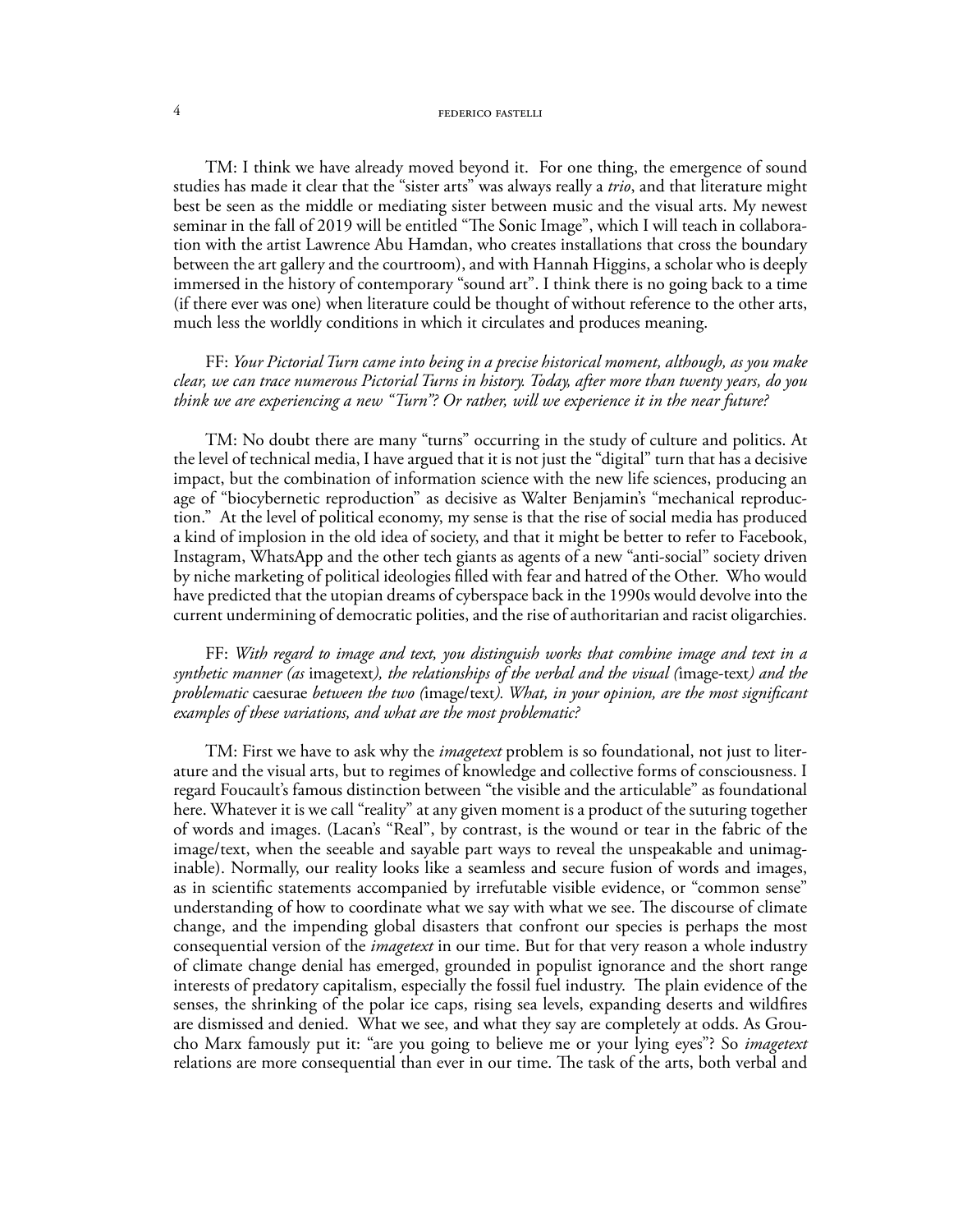TM: Penso che siamo già andati oltre. Per prima cosa, la progressiva affermazione dei *Sound Studies* ha chiarito che le "arti sorelle" sono in verità sempre state un trio, e che la letteratura potrebbe essere correttamente considerata come la sorella mediana o mediatrice tra la musica e le arti visive. Il mio prossimo seminario, previsto per l'autunno del 2019, sarà intitolato "L'immagine sonora". Vi insegnerò in collaborazione con l'artista Lawrence Abu Hamdan, che crea installazioni capaci di annullare il limite spaziale tra la galleria d'arte e l'aula di tribunale, e con Hannah Higgins, una studiosa profondamente legata alla storia della "sound art" contemporanea. Penso che non si possa tornare indietro a un tempo (ammesso che ce ne sia stato uno) in cui era possibile concepire la letteratura senza metterla in rapporto alle altre arti, e, tanto meno, alle condizioni concrete in cui essa circola e produce senso.

## FF: *Il suo Pictorial Turn nasce in un preciso momento storico, sebbene, come lei chiarisce, possiamo rintracciare nella storia numerosi Pictorial Turns. Oggi, a distanza di più di vent'anni, pensa che stiamo attraversando un nuovo "Turn", o lo attraverseremo nel prossimo futuro?*

TM: Senza dubbio sono molte le "svolte" che si possono individuare negli ambiti della cultura e della politica. A livello dei mezzi di comunicazione contemporanei, ho sostenuto che non è solo la "svolta digitale" ad avere un impatto decisivo, ma è la combinazione della scienza dell'informazione con le nuove scienze della vita a dar luogo ad una nuova era di "riproducibilità biocibernetica", la cui importanza è paragonabile alla "riproducibilità tecnica" di Walter Benjamin. A livello di economia politica, ho la sensazione che l'ascesa dei social media abbia prodotto una sorta di implosione nella vecchia idea di società. Sarebbe meglio riferirsi a Facebook, Instagram, WhatsApp e agli altri giganti della tecnologia come a dei veri e propri agenti di una nuova "società antisociale", guidata da un mercato altamente specializzato di ideologie politiche caratterizzate dalla paura e dall'odio verso l'Altro. Chi avrebbe mai immaginato che i sogni utopici del cyberspazio degli anni '90 si sarebbero convertiti nell'attuale indebolimento delle politiche democratiche e nello svilupparsi di oligarchie autoritarie e razziste.

## FF: *A proposito di immagine e testo lei distingue le opere che combinano in maniera sintetica immagine e testo (*imagetext*), le relazioni del verbale e del visivo (*image-text*) e le cesure problematiche tra i due (*image/text*). Quali sono a suo avviso gli esempi più significativi di queste declinazioni, e quali quelli più problematici?*

TM: Innanzitutto dobbiamo chiederci perché il problema dell'*imagetext* sia così fondamentale, non solo per la letteratura e le arti visive, ma, in generale, per i regimi di conoscenza e per le forme collettive di coscienza. Considero fondamentale, in questo caso, la famosa distinzione di Foucault tra "visibile e enunciabile". Qualunque cosa possiamo definire in un dato momento come "realtà" è un prodotto della sutura insieme di parole e immagini. (Il "Reale" di Lacan, al contrario, è la ferita o lo strappo nel tessuto dell'image/text, quando la parte visualizzabile e quella pronunciabile sono in grado di rivelare l'indicibile e inimmaginabile). In genere, la nostra realtà appare come una fusione stabile, senza soluzione di continuità, di parole e immagini, come nelle dichiarazioni scientifiche sostenute da prove visibili e inconfutabili, o nelle forme di conoscenza, basate sul "senso comune", che coordinano ciò che diciamo con ciò che vediamo. Il discorso sul cambiamento climatico e le imminenti catastrofi globali che si pongono davanti alla nostra specie sono, forse, la versione più rilevante dell'*imagetext* nel nostro tempo. Proprio per questa ragione, è emersa un'intera industria della negazione del cambiamento climatico, fondata sull'ignoranza populista e sugli interessi a corto raggio del capitalismo predatorio, in particolare dell'industria dei combustibili fossili. Le prove manifeste dei sensi, il restringimento delle calotte polari, l'innalzamento del livello del mare, l'espansione dei deserti e degli incendi vengono così semplicemente respinti e negati. Ciò che vediamo è completamente in contrasto con ciò che dicono costoro. Come ha affermato Groucho Marx: "a chi vuoi credere, a me o ai tuoi occhi?" In questo senso, le relazioni di *imagetext* sono oggi più importanti che mai.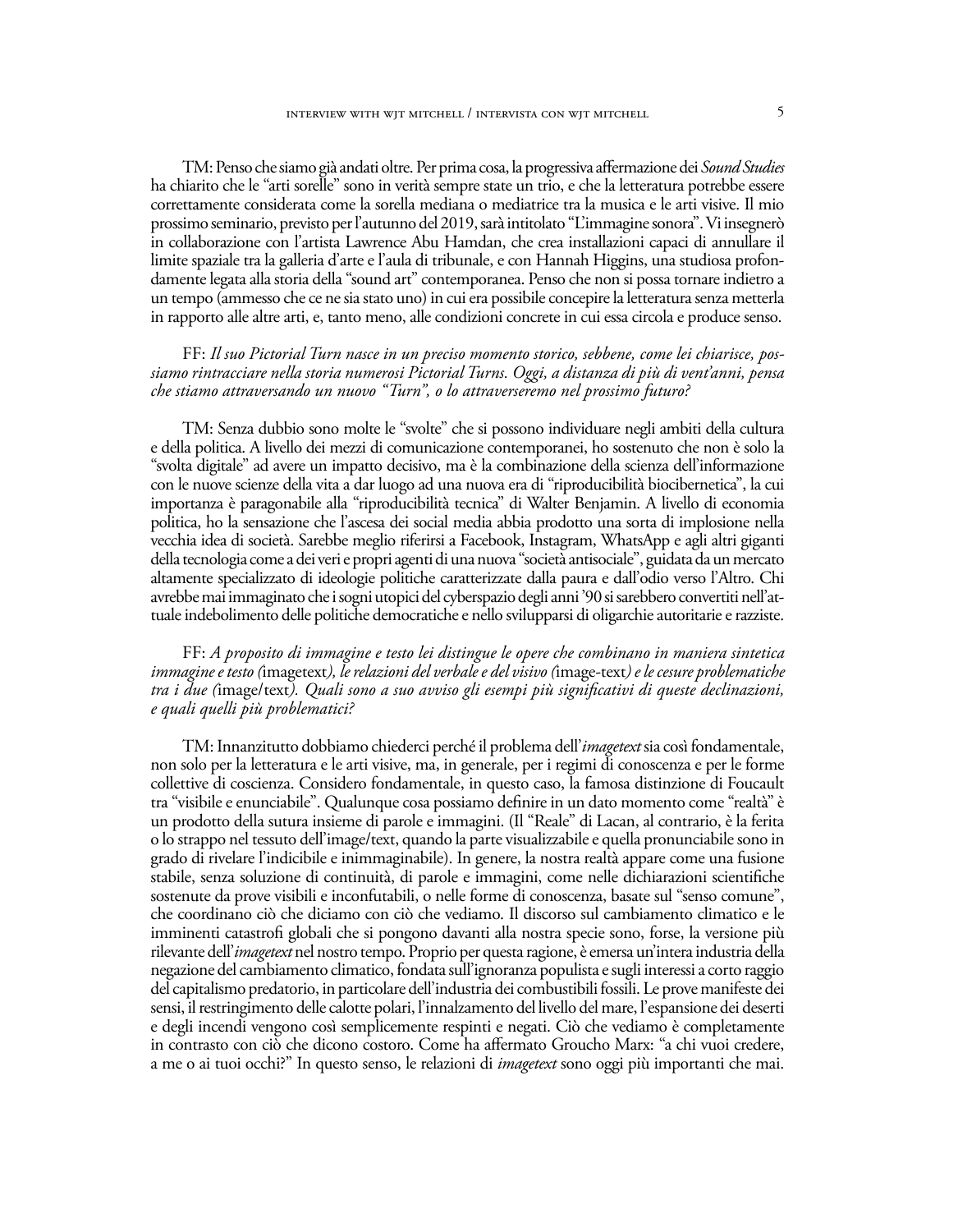visual – not to mention audio-visual – remains that of making the truth visible, exposing lies, revealing contradictions, and providing new paradigms for the imagination. Projects such as Eyal Weizmann's "Forensic Architecture" combine discourses of science, sociology, politics, and aesthetics in dazzling new combinations of verbal and visual information that expose the fault lines in state-sponsored lying, and explore the limits of detectability in the instruments and agents of human witnessing.

The most problematic forms of *imagetext* manipulation are captured in what filmmaker Adam Curtis has called "Hypernormalization", in his documentary by that title. These are the practices of state and corporate propaganda and social media gaslighting that have the effect of producing mass delusions among large sectors of a population. In the United States, the current regime of systematic lying and criminality is not only catastrophic in the short run, but threatens to undermine all the fundamental institutions of progressive liberal democracy. At the level of the aesthetic, we are confronted with an unprecedented hegemony of ugliness, mendacity, and jingoistic paranoia. The critical arts of comedy and satire are working overtime to expose this regime, and romantic, utopian visions of the future are deeply endangered, while a tragic outcome for the human species (and many others) looks increasingly likely. Novels such as Kim Stanley Robinson's *New York 2140* both tell and show us in vivid detail the world predicted by Fredric Jameson's melancholy observation: "it is now easier to imagine the death of the human species than the end of capitalism".

## FF: *What are, today, the indispensable terms, the ABC, so to speak, of a minimal visual literacy?*

TM: A: Seeing is not believing; B: Seeing is reading; C: Reading is seeing. D: Seeing is not one thing but many: Observing, Beholding, Watching, Looking, Imagining, Remembering, Dreaming, Witnessing, Touching, Being Touched. And of course, reading.

The next question should be: What are the indispensable terms of audio literacy? Of tactile literacy? What are the ABCs of listening? Of feeling?

FF: *In some of your works you've addressed the issue of terrorism, relating the violent spectacle of terrorists (unimaginable, unpronounceable) to the idea of proliferation linked to cloning. What has changed in this sense since 2001?*

TM: Very little has changed. The viral images of xenophobia, the fear of nameless "others" who threaten our fantasies of the "Good Old Days", continues to dominate the transatlantic democracies. In Britain, Brexit; in Europe, the rise of anti-immigrant parties and racist fascism; in the U.S., the demagogic call to "Make America Great Again" continues to feed on the fantasies of a non-existent past, and a dangerous future. Terrorism and the "war on terror" have now mutated into the hyper-normalized background noise of everyday life. In the U.S., the spectacle of thousands of refugees, most of them women and children fleeing from the horrific violence of their home countries has been transformed into a spectacle of a massive invasion by "murderers and rapists". Clonophobia has mutated into fears of a "demographic time bomb", in which human fertility and reproduction – literally, the birth rate – is portrayed as a threat to White supremacy.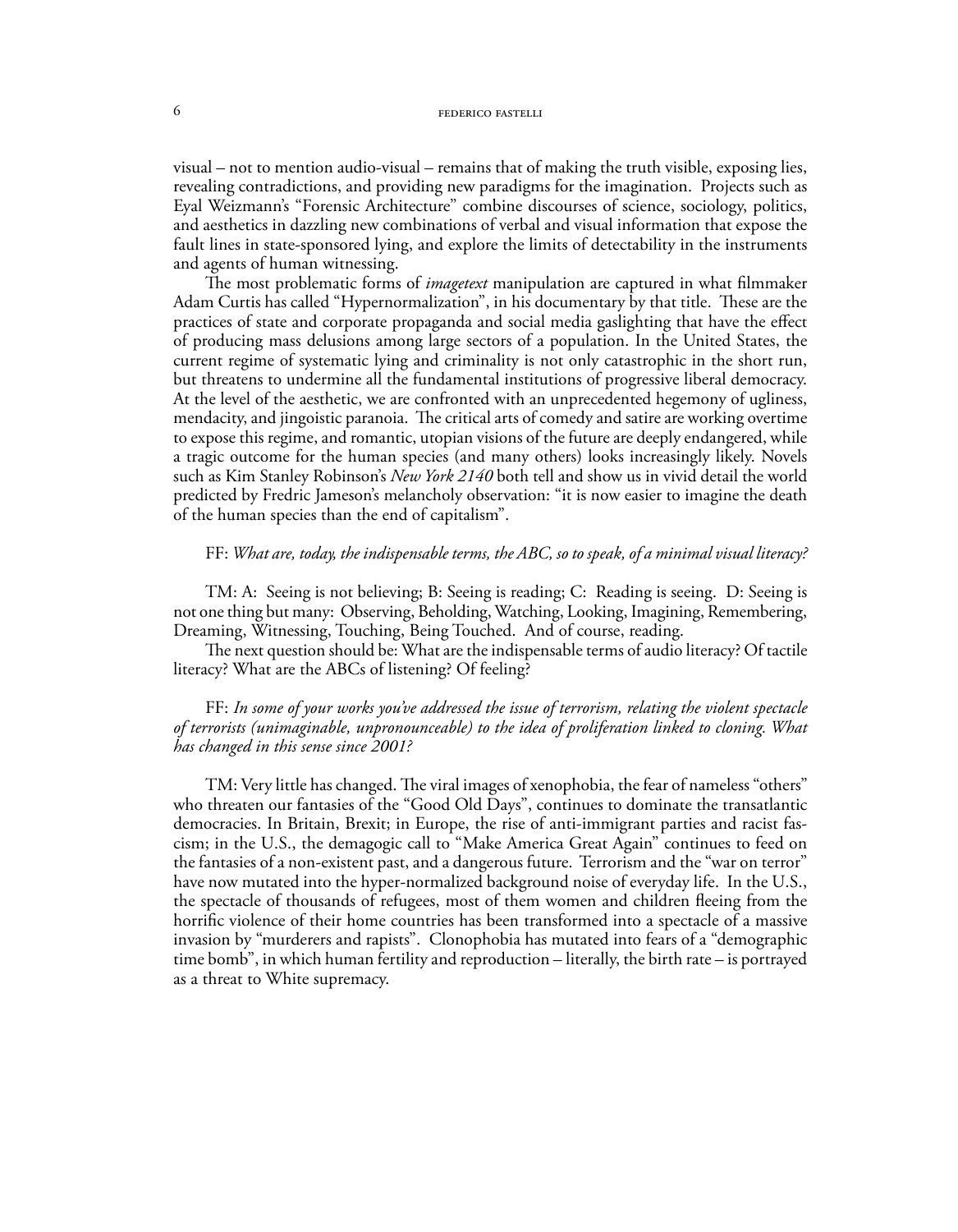Il compito delle arti, sia verbali che visive – per non parlare dell'ambito audiovisivo – rimane quello di rendere visibile la verità, esporre le menzogne, rivelare le contraddizioni e fornire nuovi paradigmi all'immaginazione. Progetti come "Forensic Architecture" di Eyal Weizmann connettono discorsi di ordine scientifico, sociologico, politico ed estetico entro nuove e stupefacenti combinazioni di informazioni verbali e visive, che evidenziano le faglie delle menzogne promosse dallo Stato, ed esplorano i limiti della capacità di misurazione degli strumenti e dei protagonisti della testimonianza umana.

Le forme più problematiche di manipolazione dell'*imagetext* sono perfettamente rappresentate da quello che il regista Adam Curtis ha definito come "Hypernormalization"2 , nel suo omonimo documentario. Si tratta propriamente delle pratiche della propaganda dello stato e delle grandi aziende, nonché del "gaslighting"3 dei social media, che hanno l'effetto di produrre delusioni di massa in ampi settori della popolazione. Negli Stati Uniti, l'attuale regime di menzogne sistematiche e di criminalità non appare catastrofico solo nel breve periodo, ma minaccia di minare interamente le istituzioni fondamentali della democrazia liberale progressista. Da un punto di vista estetico, ci troviamo di fronte a un'egemonia senza precedenti della bruttezza, della falsità e della paranoia gingoista<sup>4</sup>. Le pratiche artistiche critiche della commedia e della satira stanno facendo gli straordinari per smascherare questo regime, mentre le visioni romantiche e utopiche del futuro sono chiaramente in via d'estinzione, e un esito tragico per la specie umana (e per molte altre) appare sempre più probabile. Romanzi come New York 2140 di Kim Stanley Robinson raccontano e ci mostrano, attraverso dettagli vividi, il mondo previsto dall'osservazione malinconica di Fredric Jameson per cui "ormai è più facile immaginare la fine del mondo che quella del capitalismo".

## FF: *Quali sono i termini indispensabili, l'abicì, per così dire, per un'alfabetizzazione visiva minima, oggi?*

TM: A: Vedere non è credere; B: Vedere è leggere; C: Leggere è vedere; D: Vedere non è una, ma molte cose: osservare, contemplare, guardare, scorgere, immaginare, ricordare, sognare, essere testimoni, toccare, essere toccati. E ovviamente leggere.

La prossima domanda dovrebbe essere: quali sono i termini indispensabili per l'alfabetizzazione auditiva? Per l'alfabetizzazione tattile? Qual è l'abicì dell'ascoltare? E del sentire?

FF: *In alcuni suoi lavori lei ha affrontato il problema del terrorismo, mettendo in relazione lo spettacolo violento dei terroristi (inimmaginabile, impronunciabile) con l'idea di proliferazione legata alla clonazione. Cos'è cambiato, in questo senso, dal 2001 ad oggi?* 

TM: È cambiato pochissimo. Le immagini virali di xenofobia, la paura degli "altri" senza nome che minacciano le nostre fantasie dei "bei vecchi tempi che furono" continuano a dominare le democrazie su entrambi i lati dell'Atlantico. Brexit in Gran Bretagna, l›ascesa dei partiti anti-immigrati e del fascismo razzista in Europa, il demagogico appello al "Make America Great Again" negli Stati Uniti continuano a nutrirsi delle fantasie di un passato inesistente e di un futuro pericoloso. Il terrorismo e la "guerra al terrore" si sono ormai trasformati in un sottofondo iper-normalizzato della vita quotidiana. Negli Stati Uniti, le immagini di migliaia di rifugiati, la maggior parte dei quali donne e bambini, in fuga dallorrenda violenza dei loro paesi dorigine sono state trasformate nello spettacolo di una massiccia invasione da parte di "assassini e stupratori". La paura della clonazione si è trasformata in quella di una "bomba demografica a orologeria", secondo la quale la fertilità e la riproduzione umana – letteralmente, il tasso di natalità - sono rappresentate come una minaccia per la supremazia bianca.

<sup>2</sup> [Ipernormalizzazione].

<sup>3</sup> [Con "gaslighting" si indica una forma di violenza psicologica nella quale alla vittima vengono fornite informazioni false con lo scopo di farla dubitare delle proprie percezioni e della propria memoria. Il termine deriva dalla *pièce* teatrale *Gaslight* di Patrick Hamilton (1938) resa celebre in tutto il mondo dall'omonimo adattamento cinematografico del regista George Cukor (1944), noto in Italia con il titolo di *Angoscia*].

<sup>4</sup> [Con "gingoismo" si intende una forma di sciovinismo estremista].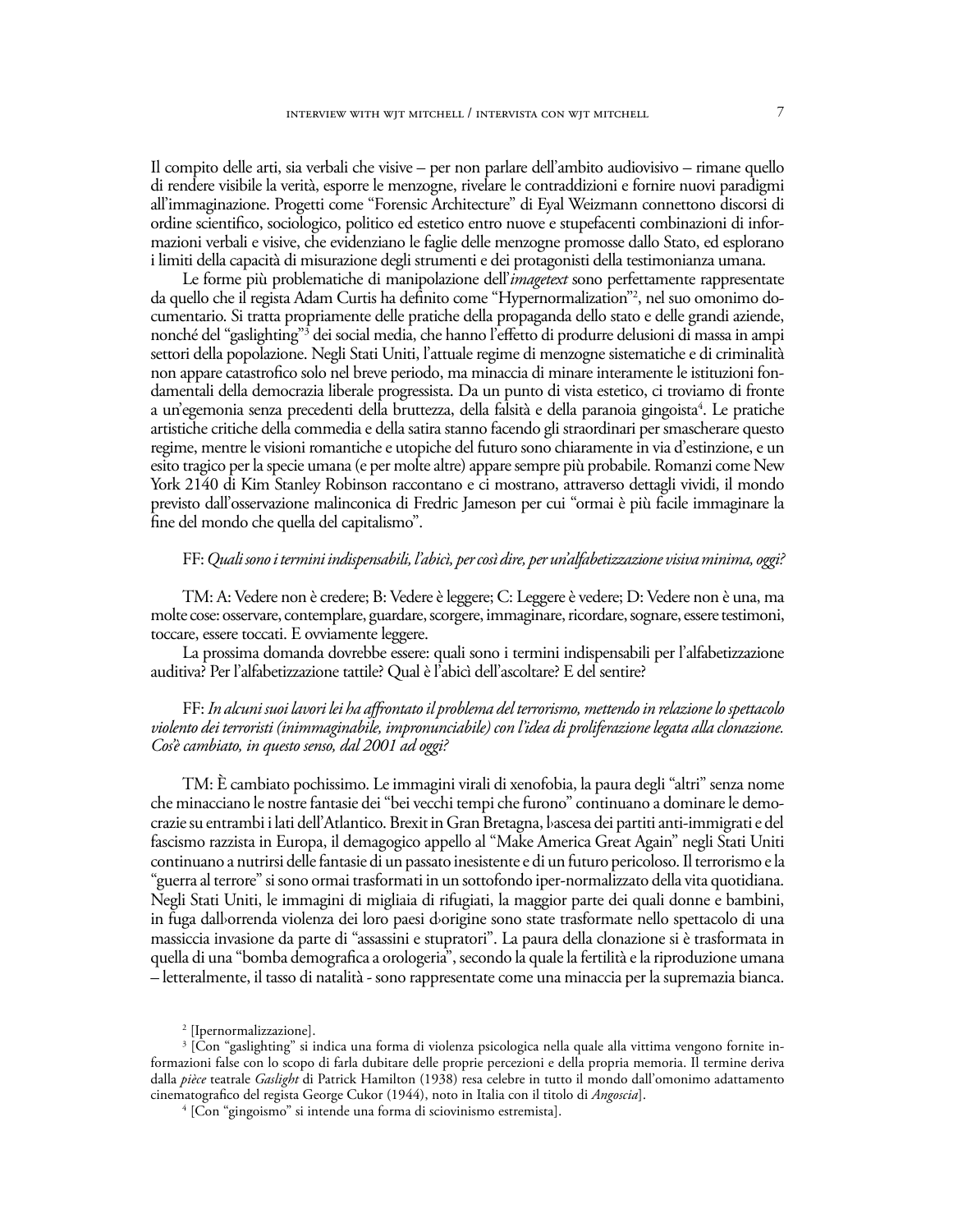#### 8 **SUPPLIES FEDERICO FASTELLI**

FF: *With the exception of "waging war" and censoring the "unimaginable", do you think Western society has also established a war of images against terrorism, or has it only suffered the terrorists' imaginary of destruction?*

TM: It has done both. The fantasy of imminent terrorist attack continues to haunt the dream-life of White America despite the actual probability that school children are much more likely to die from a mass shooting carried out by a White supremacist or neo-Nazi militiaman who believes he is helping to Make America Great Again. The war of images against terrorism is exactly what feeds this fantasy and turns it into a pathology.

FF: *From the overturning of the idea of desire resulting from what Lacan called "evaporation of the father", we seem to be witnessing the progressive transformation of our society into an openly voyeuristic one. Do you agree with this statement?*

TM: Not completely. I would suggest that the voyeuristic society only makes sense when it is coupled with new forms of exhibitionism and surveillance. We need to ask who and what is looking, and for what reason. Also, who is listening, and how. I now have a device in my kitchen named "Alexa" that listens to every word uttered in that space. To what extent do we put ourselves on display every time we download an app, or make a purchase online, or open an account? Bernard Harcourt writes of an "exhibitionary complex" that trades in our privacy for every imaginable service, and creates a digital image of ourselves that we might call a "data double". What happens when these virtual twins come to haunt us? Perhaps they already are.

## FF: *What are the major developments you foresee in relation to what defines Image Science?*

TM: I can only speak for myself, and the things I am currently working on. I have returned to an older idea that first hit me in the 1990s: the Metapicture, the secondary image that re-frames and reflects on the production, transmission, and consumption of images, their relation to language, technology, art, and politics. I have just finished curating an exhibition in Beijing of some 250 metapictures gathered in a "cloud atlas", and displayed in a variety of ways to reflect on the very idea of the exhibition, from the collector's cabinet to Warburg's *BilderAtlas*, to Andre Malraux's *Musée Imaginaire*. Linguistics has provided us with metalanguages that name the parts of speech, of grammar, syntax, and semantics; what can iconology do to provide metapictures that show us what we are doing with pictures, and what they are doing to us? This exhibition is scheduled for a re-staging at the Vandenhove Museum at the University of Ghent in March of 2020. One thing that metapictures reveal, in my view, is the infinite aporia opened up by the very idea of the "meta-," which is foundational to abstraction, generalization, and concept formation in science and philosophy.

The concept of the metapicture has innumerable instantiations: pictures about pictures; pictures about seeing, hearing, and touching (a central example is Descartes' model of the optical process with the figure of the blind man with his two sticks, feeling the textures of the world while tapping out the echoes of acoustical space). One frontier of the metapicture is what Hans Blumenberg called "Absolute Metaphors", the images that try to capture the totality of life and the world. We are clearly in the midst of a re-shaping of those metaphors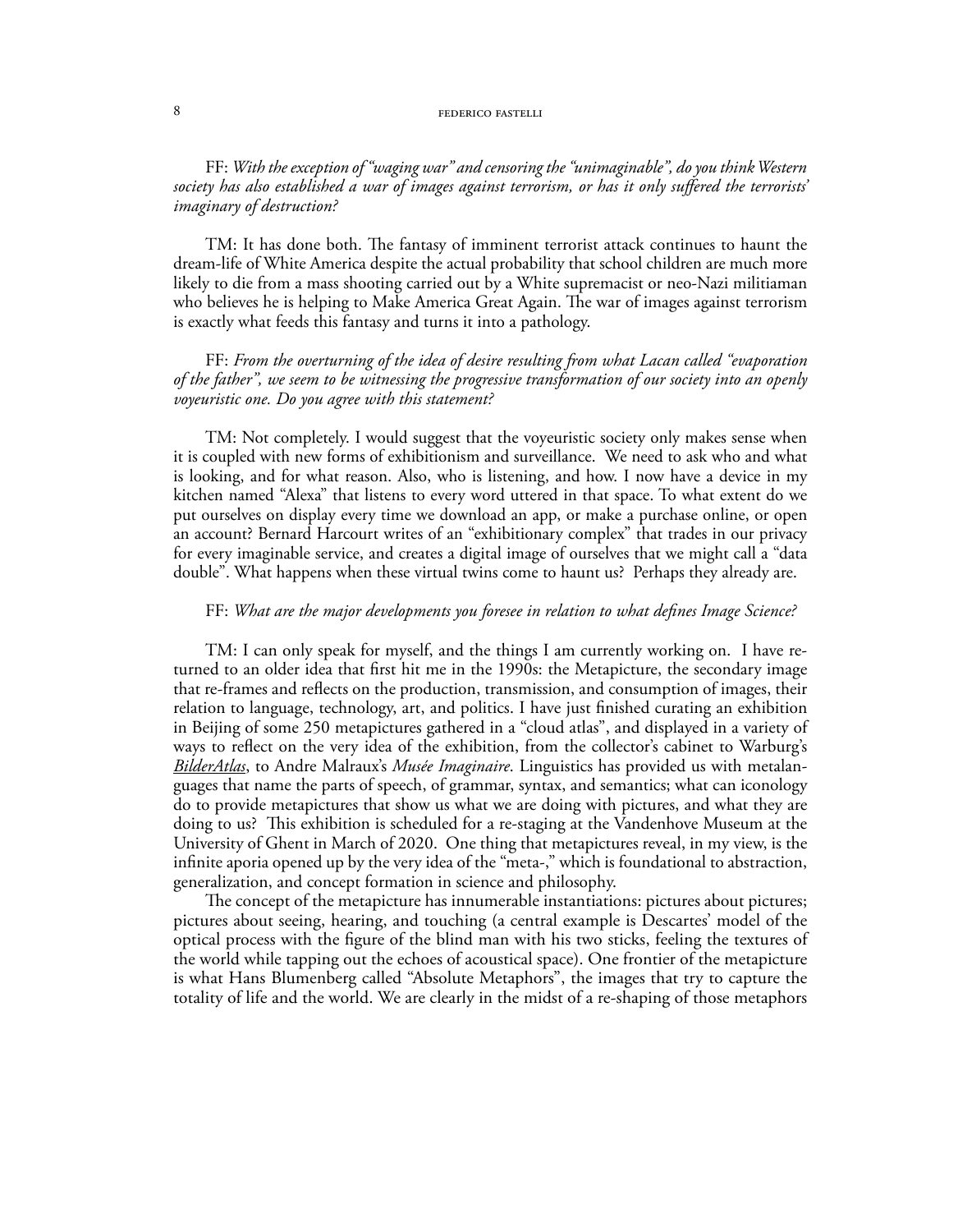FF: *Ad eccezione del "fare la guerra" e del censurare l'inimmaginabile, secondo lei la società occidentale ha messo in piedi anche una guerra di immagini nei confronti del terrorismo, o ha soltanto subito l'immaginario di distruzione dei terroristi?*

TM: Ha fatto entrambe le cose. La fantasia di un imminente attacco terroristico continua a perseguitare la vita onirica dell'America Bianca, anche se in verità è decisamente più probabile che i bambini delle scuole possano morire in una sparatoria di massa provocata da un suprematista bianco o da un militante neonazista, che crede in tal modo di aiutare l'America ad essere di nuovo grande<sup>5</sup>. La guerra di immagini contro il terrorismo è esattamente ciò che alimenta questa fantasia e la trasforma in una patologia.

## FF: *Dal rovesciamento dell'idea di desiderio conseguente a ciò che Lacan ha definito "evaporazione del padre", assistiamo, mi pare, alla progressiva trasformazione della nostra società in una società scopertamente voyeuristica. È d'accordo con questa affermazione?*

TM: Non completamente. Suggerirei che la società voyeuristica ha senso solo se abbinata a nuove forme di esibizionismo e sorveglianza. Dobbiamo chiederci chi e cosa sta guardando e per quale motivo. Inoltre, chi sta ascoltando e come. In questo momento ho un dispositivo nella mia cucina chiamato "Alexa" che ascolta ogni parola pronunciata in quello spazio. In che misura ci esponiamo ogni volta che scarichiamo un'app, effettuiamo un acquisto online o apriamo un account? Bernard Harcourt scrive di un "complesso esibizionistico" che scambia la nostra privacy con ogni servizio immaginabile e crea un'immagine digitale di noi stessi che potremmo definire un "doppio di informazioni digitali". Cosa succede quando questi gemelli virtuali vengono a perseguitarci? Forse, lo stanno già facendo.

## FF: *Quali sono i principali sviluppi che prevede relativamente a ciò che definisce Image Science?*

TM: Posso parlare solo per me stesso e per le cose su cui sto attualmente lavorando. Sono tornato a un'idea più antica, che mi aveva colpito per la prima volta negli anni '90: la *metapicture*, l'immagine secondaria che reinquadra e riflette la produzione, la trasmissione e il consumo delle immagini, la loro relazione con il linguaggio, la tecnologia, l'arte e la politica. Recentemente ho curato una mostra di circa 250 *metapictures*, dai cabinet di collezionisti, al *BilderAtlas* di Warburg, sino al *Museo immaginario* di André Malraux. Le ho raccolte in un atlante "cloud" e presentate in modi differenti, al fine di riflettere sull'idea stessa della mostra. La linguistica ci ha fornito metalinguaggi che nominano le parti del discorso, della grammatica, della sintassi e della semantica; che cosa può fare l'iconologia per fornire *metapictures* che siano in grado di mostrarci ciò che stiamo facendo con le immagini e cosa esse ci stanno facendo? È previsto un nuovo allestimento di questa mostra per il marzo del 2020, presso il Museo Vandenhove dell'Università di Gand. Una delle cose che le *metapictures* sono in grado di rivelare è, a mio avviso, l'irrisolvibile aporia dischiusa dall'idea stessa del "meta-", che sta alla base dell'astrazione, della generalizzazione e della formazione dei concetti nelle scienze e nella filosofia.

La nozione di *metapicture* conosce innumerevoli declinazioni: immagini relative ad immagini; immagini relative al vedere, al sentire e al toccare (un esempio fondamentale è il modello del processo ottico di Cartesio con la figura del cieco che, con i suoi due bastoni, percepisce le strutture del mondo facendo risuonare gli echi dello spazio acustico). Un'altra frontiera della *metapicture* è costituita da ciò che Hans Blumenberg chiamava "metafore assolute", quelle immagini, cioè, che cercano di catturare la totalità della vita e del mondo. Siamo chiaramente in mezzo a una ri-modelizzazione di quelle metafore,

<sup>5</sup> Mitchell si riferisce nuovamente al fortunato slogan che ha guidato la campagna elettorale di Donald Trump, *Make America Great Again*.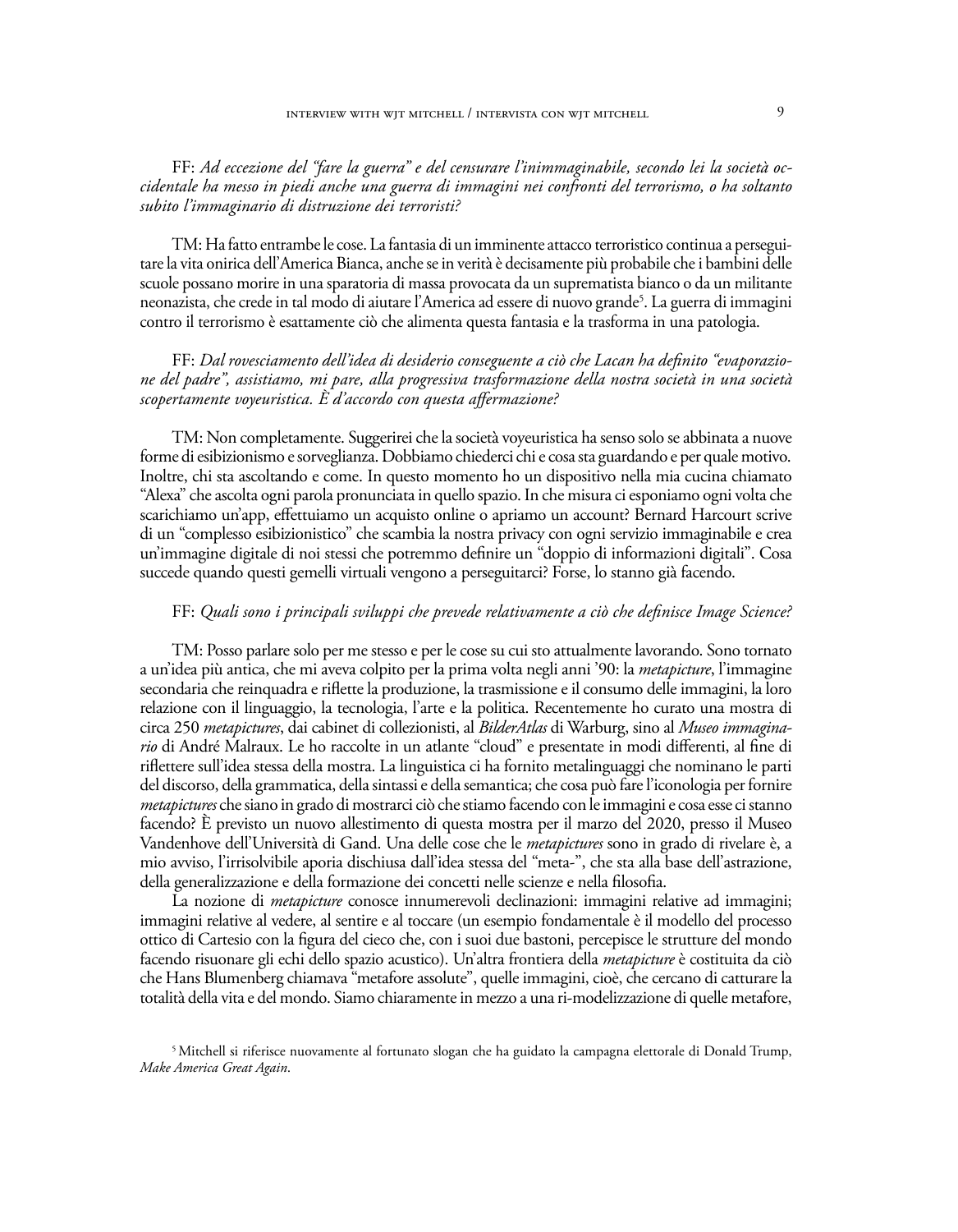as the dead end narratives of globalization and endless growth give way to new ecologies and forms of planetary consciousness. One of the key chapters in *Image Science* was entitled "World Pictures," reminding us that visual culture has always aimed at a kind of totalization, now expressed in new kinds of "atlas fever", a craving for optical omnipotence. This may be a feature of the "voyeuristic society" you mentioned earlier. We could call it the "Argus Complex", expressing a pathological desire to "see it all", and to make everything accessible to sight. The potential for generating dangerous blind spots within the voyeuristic fantasy of total surveillance is something visual culture scholars will have to confront. In this sense, we may have to re-visit the fundamental issues of Enlightenment political theory, with its vision of liberal, democratic, progressive institution building. The absolute metaphor of "man as the rational animal" needs to be tempered by its equal and opposite tendency: man as the irrational, crazy animal. As a species, the human race now qualifies for a diagnosis of insanity in the most minimal, legal sense of the term, namely, that we "are a danger to ourselves and others". What would a world picture of this sort look like? My thought is that it would combine the old Platonic metaphor of democracy as a ship of fools, with Foucault's meditations on the early modern "ship of fools" as a place of exclusion, with the contemporary model of the planetary habitat as "spaceship earth" in which we are all included. What would this new metapicture look like? Perhaps the world will come to resemble a hospital ship—but more specifically, a mental hospital in which the patients will have to cure themselves and learn to live together.